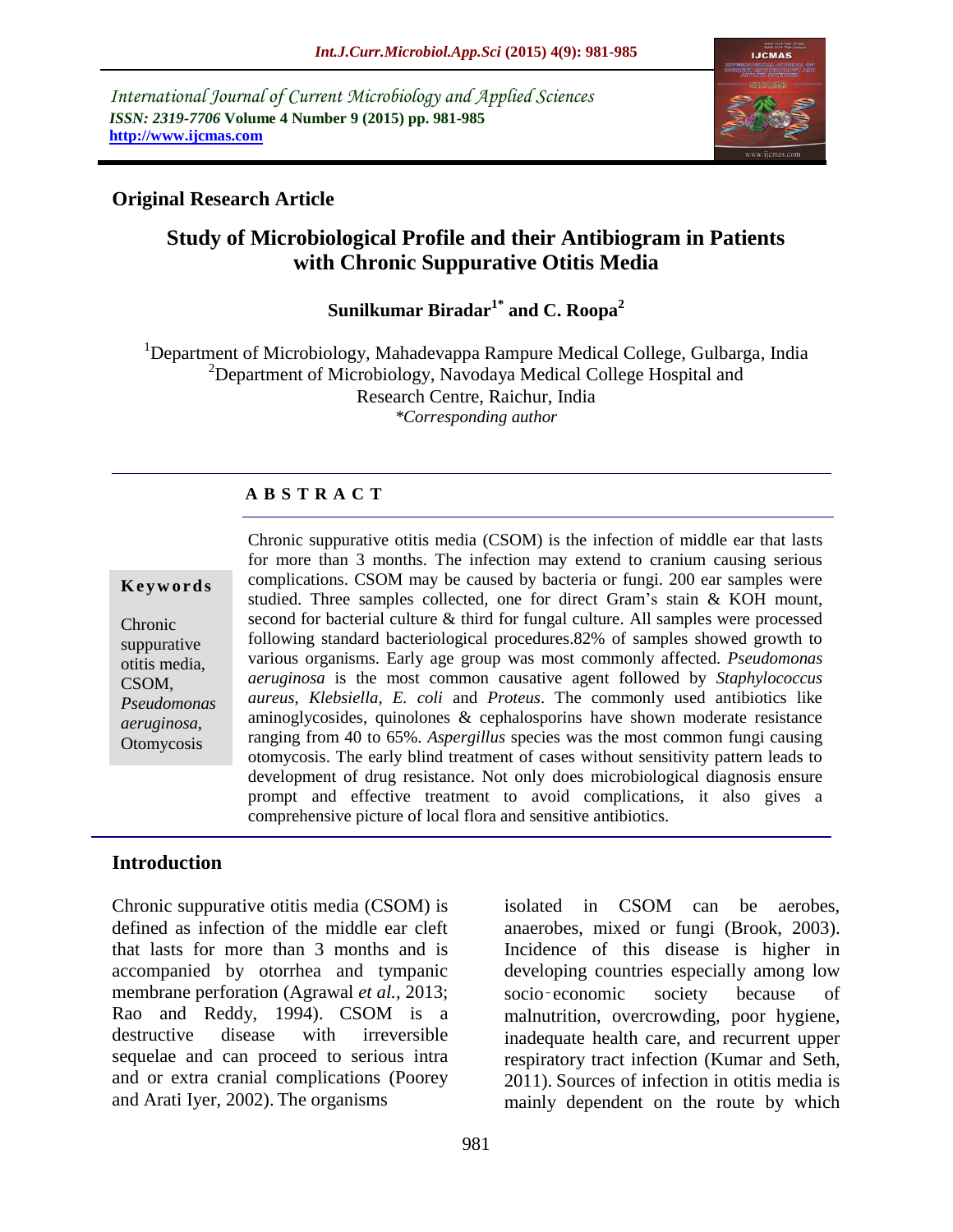infection reaches the middle ear and the chief route by which this occurs is through auditory tube (Healy and Teele, 1977; Daly, 1997).

The present study was aimed to find the microorganisms, mainly aerobic bacteria and fungi causing CSOM and find their antimicrobial susceptibility pattern to provide a guideline for empirical antibiotic therapy.

# **Materials and Methods**

We conducted a study of consecutive 200 cases of clinically diagnosed CSOM seen in the ENT outpatient department of a tertiary care centre, Basaweshwara, teaching & general hospital during 1 year period from Jan 2013 to Dec 2013. Patients having ear discharge with signs and symptoms of chronic suppurative otitis media were the subjects. Patients with prior antibiotic therapy were excluded from the study. Three sterile cotton swabs were collected.

The first swab was used to make a Gram's stain examination and direct microscopy of specimen in KOH for fungal examination. The second swab was used for the bacterial culture on blood agar, MacConkey's agar and Chocolate agar which were then incubated for 24–72 hours at 37°C in CO2 incubator. The isolates were then identified by using colony morphology and standard biochemical tests. The antibiotic sensitivity test was done on Muller Hinton Agar using Kirby‑Bauer method as per Clinical Laboratory Research Institute (CLSI) standards (CLSI, 2011).

All dehydrated media, reagents and antibiotic discs were procured from Hi‑media Laboratories Pvt. Ltd., Mumbai, India. Third swab was used for mycological culture and was inoculated on two slants of

Sabouraud dextrose agar with chloramphenicol and were then incubated at 25°C and 37°C. The slants were later examined for colony morphology and further studied by Gram's staining and LPCB mount.

## **Results and Discussion**

Out of total 200 ear swabs processed microbial growth was seen in 164 (82%) samples while 36 (18%) samples showed no growth. Forty-seven (24%) samples showed polymicrobial growth. Their ages ranged from 5 months to 79 years. The peak incidence of CSOM was observed in age group between 0 and 20 years (56%). Males (53.92%) were more commonly affected than females (46.08%).

Totally 211 isolates were identified including polymicrobial samples, of which 198(93.8%) were aerobic bacteria and 13(6.2%) fungal isolates.

Predominant aerobic bacteria causing CSOM was *Pseudomonas aeruginosa* 96(48.5%) followed by *Staphylococcus aureus* 73(36.8%), *Klebsiella* 16(8%), *E. coli* 11(5.5%) and *Proteus mirabilis* 2(1%).

*Aspergillus niger* (46%) was the most common fungus causing CSOM followed by *Aspergillus fumigates* (30.7%) and *Candida* species (23%).

Results of sensitivity testing are depicted in table 5. Among *Pseudomonas aeruginosa*, meropenem has the highest susceptibility rate (100%) followed by amikacin(75%), ceftriaxone (74%), cefuroxime (71%), gentamicin (68%) and amox-clav (51%). Among *S. aureus*, vancomycin has the highest susceptibility rate (100%), followed by amox-clav (71%) and amikacin (70%).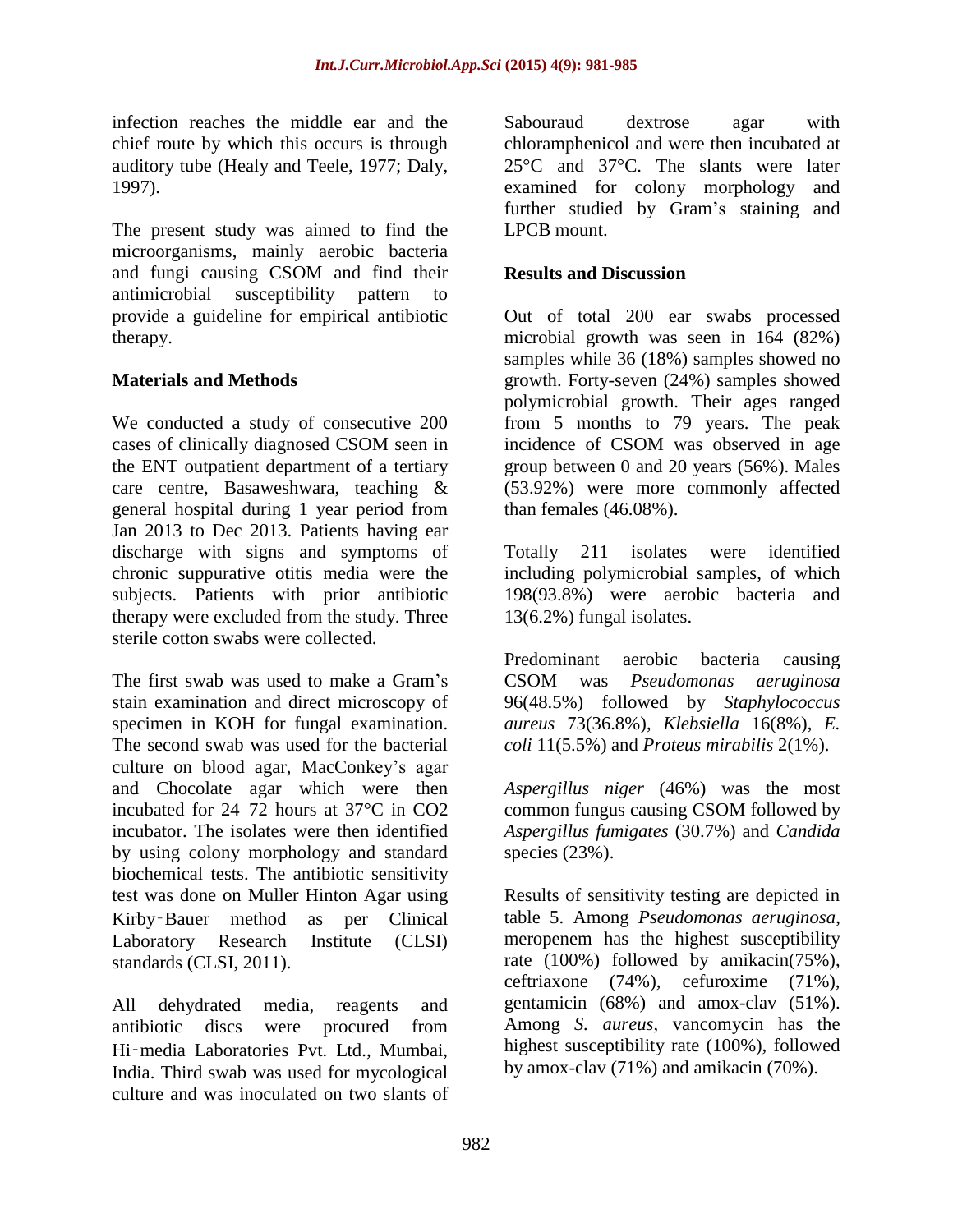CSOM is one of the major health problems, and India being one of the countries with highest CSOM prevalence (>4%) requires immediate attention (Acuin, 2004).

Of the 200 ear samples studied, 164 were positive indicating culture growth in 82% samples. Around 24% of samples were polymicrobial. In our study, 10.4% of the cultures did not yield any microbial growth which is compatible with the findings in other reports in which negative cultures

were also documented (Mozafari Nia *et al.,* 2011; Dayasena *et al.,* 2011). Such negative cultures may have been result of the modification of bacterial flora in the affected ears by prior empirical antibiotic therapy. CSOM was more prevalent in first and second decade of life and accounted for 51% of the cases. This finding corroborates well with the observations made by other researchers (Shyamala and Reddy, 20112; Gulati *et al.,* 1969).

|  |  | <b>Table.1</b> age wise distribution of CSOM patients |  |
|--|--|-------------------------------------------------------|--|
|  |  |                                                       |  |

| Age group     | No. of patients (200) | Percentage |
|---------------|-----------------------|------------|
| $0-10$ years  | 63                    | 32.5%      |
| $11-20$ years | 36                    | 18%        |
| $21-30$ years | 24                    | 12%        |
| 31-40years    | 17                    | 8.5%       |
| $41-50$ years | 18                    | 9%         |
| $51-60$ years | 20                    | 10%        |
| $>60$ years   | 22.                   | 11%        |

### **Table.2** Type of isolates

| Organism         | No of isolates $(211)$ | percentage |
|------------------|------------------------|------------|
| <b>Bacterial</b> | 198                    | 93.8%      |
| Fungal           | 13                     | 6.2%       |

#### **Table.3** List of aerobic bacteria isolated

| Isolate                | No.of<br>isolate | percentage |
|------------------------|------------------|------------|
|                        | (198)            |            |
| Pseudomonas aeruginosa | 96               | 48.5%      |
| Staphylococcus aureus  | 73               | 36.8%      |
| Klebsiella             | 16               | 8.0%       |
| E.coli                 |                  | 5.5%       |
| Proteus mirabilis      | 02               | 1%         |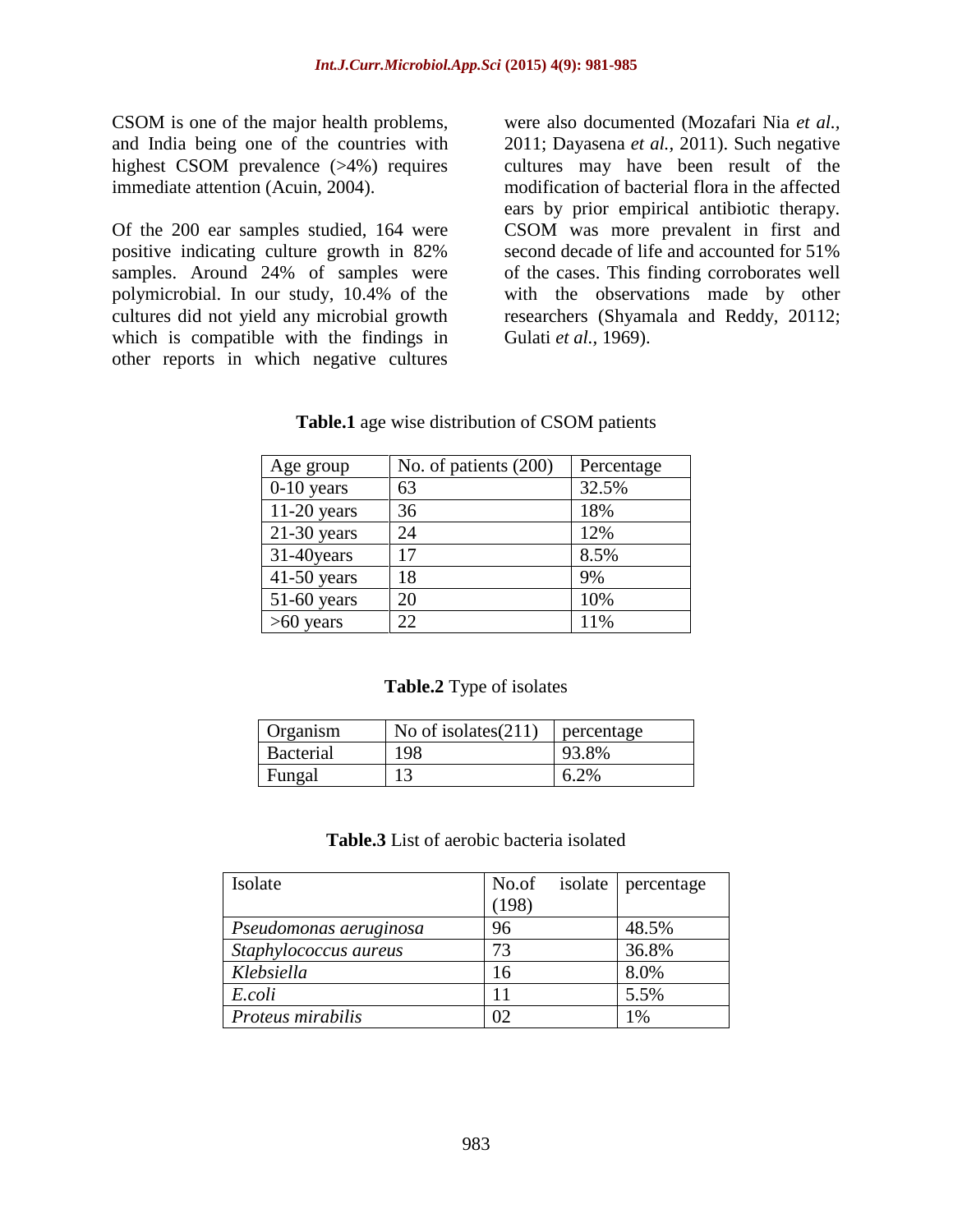#### *Int.J.Curr.Microbiol.App.Sci* **(2015) 4(9): 981-985**

| Table.4 various Fungi isolated |  |  |  |  |  |
|--------------------------------|--|--|--|--|--|
|--------------------------------|--|--|--|--|--|

| Fungi                 | No of isolates | Percentage |
|-----------------------|----------------|------------|
| Aspergillus niger     | 06             | 46.1%      |
| Aspergillus fumigatus | 04             | 30.7%      |
| Candida species       |                | 23.0%      |

| Antibiotic    | Pseudomonas | Staphylococcus           | Klebsiella | E.coli | proteus |
|---------------|-------------|--------------------------|------------|--------|---------|
| Ampicillin    | 00%         | 03%                      | 00%        | 00%    | 00%     |
| Amox-clav     | 51%         | 71%                      | 37%        | 54%    | 100%    |
| Cefazolin     | 47%         | 63%                      | 50%        | 63%    | 50%     |
| Cefuroxime    | 71%         | 63%                      | 56%        | 72%    | 100%    |
| Ceftriaxone   | 74%         | 63%                      | 56%        | 72%    | 100%    |
| Ciprofloxacin | 51%         | 57%                      | 31%        | 72%    | 50%     |
| Gentamicin    | 68%         | 57%                      | 50%        | 63%    | 50%     |
| Amikacin      | 75%         | 70%                      | 70%        | 90%    | 100%    |
| Meropenem     | 100%        | $\overline{\phantom{0}}$ | 100%       | 100%   | 100%    |
| Vancomycin    |             | 100%                     |            |        |         |

#### **Table.5** Antibiogram of isolates

The results of this study showed that *Pseudomonas aeruginosa* was the most common aerobic isolate in CSOM followed by *Staphylococcus aureus* which is in agreement with the reports of some other studies done in different parts of the world (Deb and Ray, 2012; Maji *et al.,* 2007). The other organisms isolated were *Klebsiella*, *E. coli* and *Proteus*. Meropenem was the best antibiotic against *Pseudomonas* with 100% sensitivity followed by amikacin and ceftriaxone. All *Staphylococcus* isolates were sensitive to vancomycin. However moderate degree of resistance (40–60%) was noted for cephalosporins & fluoroquinolones in all organisms. Fungal infections of the middle‑ear are common as moist pus hastens growth of fungi, the secondary invader. The rate of fungal infections was found to be around 6%. The most commonly found fungi in our study were *Aspergillus* species followed by *Candida* species.

In conclusion, chronic suppurative otitis

media is one of the common infections in age group of 0–20 years. *Pseudomonas aeruginosa* and *Staphylococcus aureus* were found to be the common causes of CSOM in the present study. These organisms were found to be moderately susceptible to the routinely used topical drugs such as quinolones and aminoglycosides. *Aspergillus* was the most common fungus causing of CSOM. Early microbiological diagnosis of CSOM ensures prompt and effective treatment to avoid complications.

### **Reference**

- Acuin, J. 2004. Global burden of disease due to chronic suppurative otitis media. World Health Organisation, Geneva.
- Agrawal, A., Dharmendra, K., Ankur, G., Sapna, G., Namrata, S., Gaurav, K. 2013. Microbiological profile and their antimicrobial sensitivity pattern in patients of otitis media with ear discharge. *Indian J. Otol.,* 19: 1.